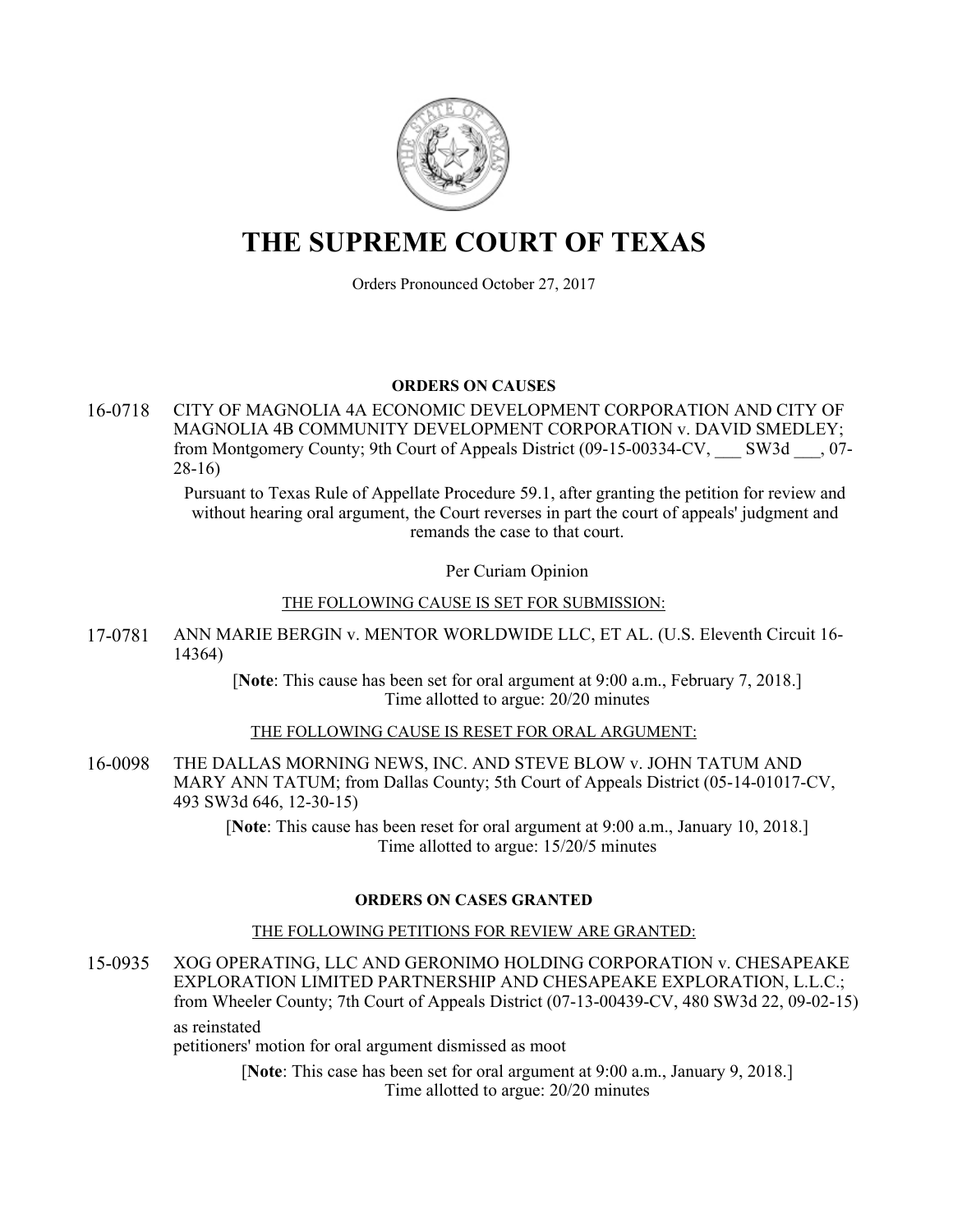16-0505 MURPHY EXPLORATION & PRODUCTION COMPANY—USA, A DELAWARE CORPORATION v. SHIRLEY ADAMS, CHARLENE BURGESS, WILLIE MAE HERBST JASIK, WILLIAM ALBERT HERBST, HELEN HERBST AND R. MAY OIL & GAS COMPANY, LTD.; from Atascosa County; 4th Court of Appeals District (04-15-00118-CV, 497 SW3d 510, 06-15-16)

> [**Note**: This case has been set for oral argument at 9:00 a.m., December 5, 2017.] Time allotted to argue: 20/20 minutes

16-0588 ALBERT LUJAN D/B/A TEXAS WHOLESALE FLOWER CO. v. NAVISTAR, INC., NAVISTAR INTERNATIONAL CORPORATION, NAVISTAR INTERNATIONAL TRANSPORTATION CORP., INTERNATIONAL TRUCK AND ENGINE CORPORATION AND SANTEX TRUCK CENTERS, LTD.; from Harris County; 14th Court of Appeals District (14-14-00345-CV, 503 SW3d 424, 06-23-16)

> [**Note**: This case has been set for oral argument at 9:00 a.m., February 6, 2018.] Time allotted to argue: 20/20 minutes

16-0639 DENNIS RAYNER AND JOE TEX XPRESS, INC. v. KRISTA DILLON; from Hopkins County; 6th Court of Appeals District (06-15-00009-CV, 501 SW3d 143, 07-13-16)

> [**Note**: This case has been set for oral argument at 9:00 a.m., February 7, 2018.] Time allotted to argue: 20/20 minutes

17-0105 W.A. "ANDY" MEYERS, INDIVIDUALLY AND IN HIS CAPACITY AS FORT BEND COUNTY COMMISSIONER v. JDC/FIRETHORNE, LTD., A TEXAS LIMITED PARTNERSHIP; from Fort Bend County; 14th Court of Appeals District (14-15-00860-CV, 514 SW3d 279, 12-22-16)

> [**Note**: This case has been set for oral argument at 9:00 a.m., February 7, 2018.] Time allotted to argue: 20/20 minutes

#### **ORDERS ON PETITIONS FOR REVIEW**

#### THE FOLLOWING PETITIONS FOR REVIEW ARE DENIED:

- 17-0553 RONALD SCOTT CATT v. CHRISTOPHER DELOZIER AND CLIFFORD J. VACEK; from Fort Bend County; 14th Court of Appeals District (14-16-00524-CV, SW3d , 06-01-17)
- 17-0604 IN THE ESTATE OF JESUS N. NAVARRO, III, DECEASED; from Bexar County; 4th Court of Appeals District (04-16-00351-CV, \_\_\_ SW3d \_\_\_, 06-07-17)
- 17-0631 IN THE INTEREST OF S.C.F. AND L.C.F., CHILDREN; from Harris County; 1st Court of Appeals District (01-16-00788-CV, 522 SW3d 693, 03-30-17)
- 17-0647 IN THE INTEREST OF L.N. AND F.N., CHILDREN; from Parker County; 2nd Court of Appeals District (02-17-00082-CV, SW3d , 06-30-17) motion for leave to withdraw granted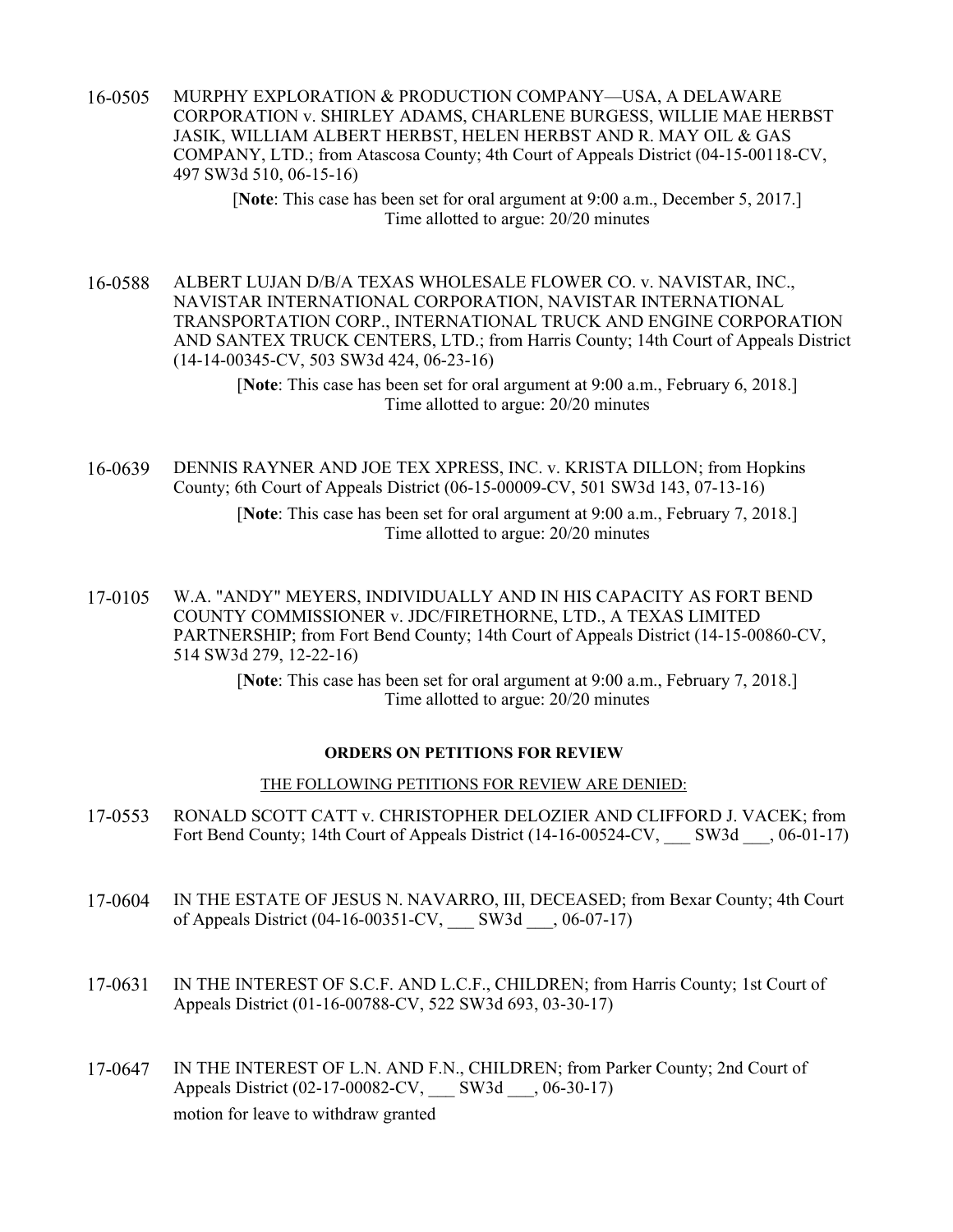- 17-0667 CANDACE RENAE EWING v. CREATIVE CARE, INC.; from Henderson County; 12th Court of Appeals District (12-16-00192-CV, \_\_\_\_ SW3d \_\_\_, 06-14-17)
- 17-0672 ARNOLD "BLU" SHIELDS v. SCOTT CONKLING AND MELISSA CONKLING; from Galveston County; 14th Court of Appeals District (14-16-00508-CV, SW3d \_\_, 06-01-17)
- 17-0673 CHISHOLM TRAIL SUD STAKEHOLDERS GROUP v. CHISHOLM TRAIL SPECIAL UTILITY DISTRICT, ET AL.; from Travis County; 3rd Court of Appeals District (03-16-00214-  $CV,$  SW3d  $, 05-11-17)$
- 17-0685 FARSHID ENTERPRISES, L.L.C. AND ABUL HASNAT v. OFFICE OF THE COMPTROLLER OF PUBLIC ACCOUNTS FOR THE STATE OF TEXAS; GLENN HEGAR, INDIVIDUALLY AND IN HIS OFFICIAL CAPACITY AS COMPTROLLER OF PUBLIC ACCOUNTS OF THE STATE OF TEXAS; AND KEN PAXTON, ATTORNEY GENERAL OF TEXAS; from Travis County; 3rd Court of Appeals District (03-16-00291-CV, \_\_\_ SW3d \_\_\_, 04-13-17)
- 17-0718 BEN LUONG v. JASON CHARLES CAMPBELL; from Bexar County; 4th Court of Appeals District (04-16-00460-CV, SW3d , 07-19-17)
- 17-0739 PAUL PLETCHER v. JAMIE CENICEROS; from Gray County; 7th Court of Appeals District  $(07-15-00427$ -CV, \_\_\_\_ SW3d \_\_\_, 06-29-17)
- 17-0751 IN THE INTEREST OF N.L.M.-B., A CHILD; from Lubbock County; 7th Court of Appeals District (07-17-00131-CV, \_\_\_ SW3d \_\_\_, 07-31-17)
- 17-0766 WIN SHIELDS PRODUCTIONS, INC. AND WINFRED L. SHIELDS v. SERNERICK GREER; from Dallas County; 5th Court of Appeals District (05-16-00274-CV, SW3d, 06-27-17)
- 17-0773 GREGORY C. MORSE v. FEDERAL NATIONAL MORTGAGE ASSOCIATION; from Collin County; 5th Court of Appeals District (05-17-00186-CV, \_\_\_ SW3d \_\_\_, 06-27-17)
- 17-0832 IN THE INTEREST OF K.A.S.L., A CHILD; from Palo Pinto County; 11th Court of Appeals District (11-17-00097-CV, \_\_\_ SW3d \_\_\_, 08-31-17) motion for leave to withdraw as counsel granted

#### **ORDERS ON MOTIONS FOR REHEARING**

THE MOTIONS FOR REHEARING OF THE FOLLOWING PETITIONS FOR REVIEW ARE DENIED: